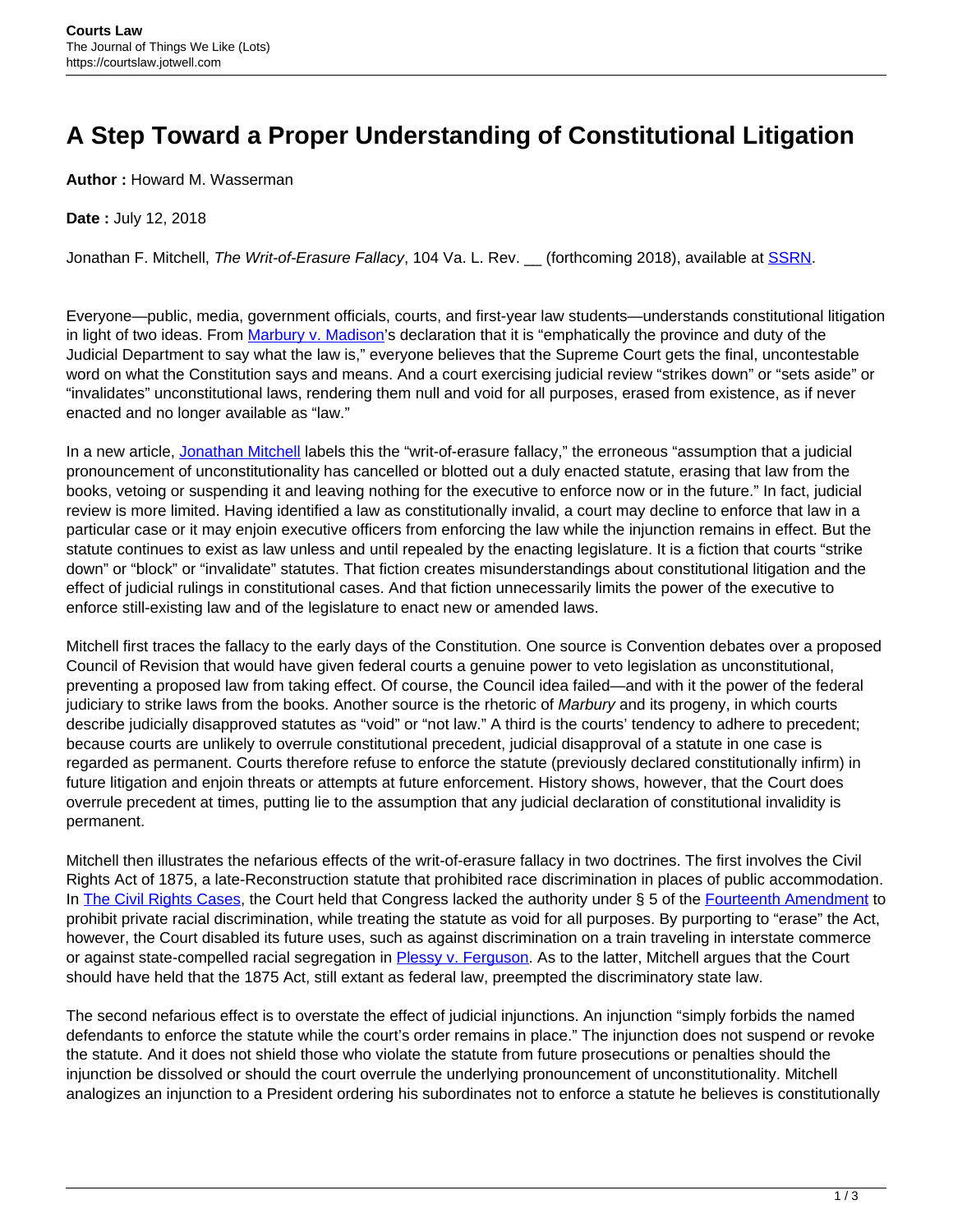invalid. Neither voids or strikes down the law, which remains on the books, presently unenforced but potentially enforceable.

Finally, Mitchell considers four doctrinal areas that would be altered by rejecting the writ-of-erasure fallacy; two are of present interest. One is the doctrine of standing in Establishment Clause cases in which plaintiffs claim injury from laws or regulations that by their words endorse religious beliefs or project a message of exclusion of those who do not adhere to those beliefs. The source of the constitutional injury in such cases purports to be the statute itself. But if the statute (as opposed to its actual or threatened enforcement) causes the injury, the only remedy is repeal or elimination of the statute. But a court cannot repeal a statute nor order a legislature to repeal a statute. That means no judicial order can redress the plaintiff's injury, depriving her of standing in such cases. This doctrinal change would affect current debates over President Trump's travel ban, as several plaintiffs are claiming injury from the existence of the executive order and its message of exclusion; standing becomes a problem in that litigation if a court cannot order the repeal of the executive order, the only remedy that would resolve the claimed injury.

A second doctrinal area involves the pre-clearance provisions of the Voting Rights Act of 1965 (VRA), which require certain "covered" (mostly Southern) jurisdictions to clear voting-related laws with the Department of Justice (DOJ) or a federal court. In *[Shelby County v. Holder](https://supreme.justia.com/cases/federal/us/570/12-96/opinion3.html)*, the Court held that the formula for defining covered jurisdictions was constitutionally invalid, such that covered jurisdictions could enact and implement voting-related laws without preclearance, something many jurisdictions have done since. But the pre-clearance provisions continue to exist as federal statutes and have not been repealed, erased, revoked, or amended. Shelby County means a covered jurisdiction can disregard the statutory pre-clearance regime without fear of a court enjoining their actions should DOJ attempt to stop it from implementing a non-precleared law. But, Mitchell argues, covered jurisdictions must recognize that the preclearance provisions remain as federal law, that a future Supreme Court could overrule Shelby County, and that any new, non-precleared voting-related measure could be challenged and found to violate a now-constitutionally valid VRA. Mitchell suggests that covered jurisdictions should continue submitting laws for pre-clearance, consistent with the VRA, unless and until the pre-clearance provisions are repealed—something that Shelby County did not achieve and that only Congress can do.

This article that I like lots furthers [scholarly](https://harvardlawreview.org/2017/12/multiple-chancellors-reforming-the-national-injunction/) [debates](https://papers.ssrn.com/sol3/papers.cfm?abstract_id=3112776) (to which I offer [my contributions\)](https://papers.ssrn.com/sol3/papers.cfm?abstract_id=3103017) about the proper scope and operation of constitutional litigation and constitutional remedies. There are many dimensions to this issue, and Mitchell does not address all of them. He does not specify whether the anti-suit injunctions courts are authorized to issue can prohibit enforcement of the challenged law as to the named plaintiffs (he acknowledges the injunction prohibits enforcement only by the named officials) or whether courts can issue universal/nationwide/"cosmic" injunctions prohibiting enforcement against all persons who might be subject to the law. Mitchell also identifies, but avoids, the debate between departmentalism and judicial supremacy. He need not resolve the debate, because even in a world of judicial supremacy, courts can repudiate prior constitutional pronouncements, empowering the political branches to resume enforcement of these statutes, including retroactively.

If we do resolve those debates in favor of departmentalism and particularized/non-universal injunctions, however, the political branches gain even more power than Mitchell suggests. Consider Shelby County and the VRA's preclearance requirements. Mitchell allows that covered jurisdictions may encounter pre-clearance problems with new laws if a future Supreme Court overrules Shelby County and a future DOJ resumes enforcement. But if the point of Shelby County is that five members of the Supreme Court as it existed in 2013 believed the VRA's coverage formula unconstitutional and the resulting injunction only prohibited DOJ from requiring Shelby County to obtain pre-clearance for changes to particular voting laws, then DOJ need not wait that long. It could continue demanding pre-clearance from other jurisdictions as to other voting laws, without violating the injunction. Of course, DOJ's efforts in that direction will fail as soon as they reach court (whether through its action to enforce pre-clearance or a covered jurisdiction's action to enjoin DOJ from enforcing pre-clearance); courts must follow Shelby County as precedent and find that pre-clearance is constitutionally defective and unenforceable as to the new laws enacted by the new covered jurisdiction.